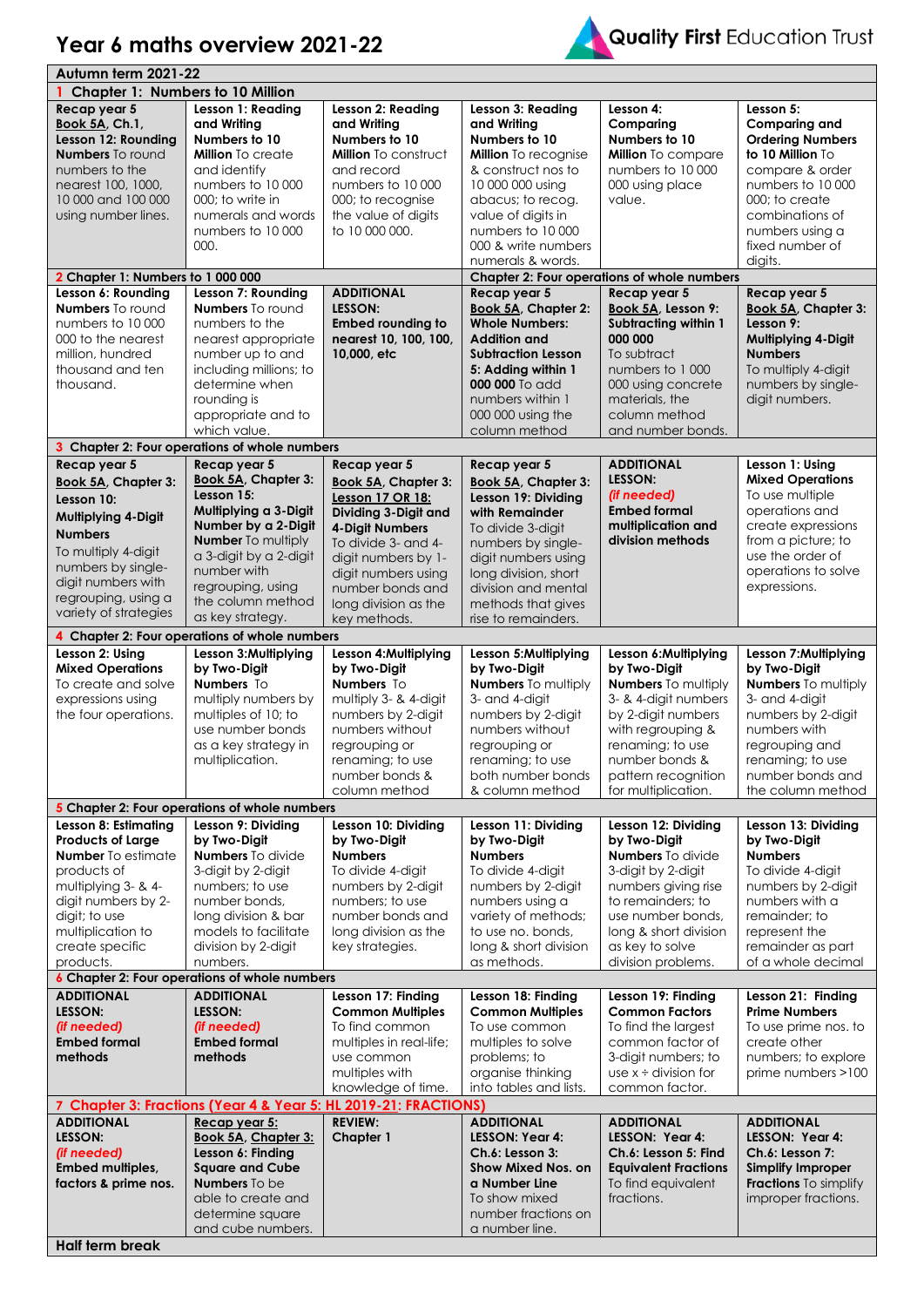|                                                                                                                                                                                      | Year 6 maths overview 2021-22                                                                                                                                                 |                                                                                                                                                                                                                            |                                                                                                                                                                                                                  |                                                                                                                                                                          |                                                                                                                                                                 |
|--------------------------------------------------------------------------------------------------------------------------------------------------------------------------------------|-------------------------------------------------------------------------------------------------------------------------------------------------------------------------------|----------------------------------------------------------------------------------------------------------------------------------------------------------------------------------------------------------------------------|------------------------------------------------------------------------------------------------------------------------------------------------------------------------------------------------------------------|--------------------------------------------------------------------------------------------------------------------------------------------------------------------------|-----------------------------------------------------------------------------------------------------------------------------------------------------------------|
|                                                                                                                                                                                      | 8 Chapter 3: Fractions (Year 4 & Year 5: HL 2019-21: FRACTIONS)                                                                                                               |                                                                                                                                                                                                                            |                                                                                                                                                                                                                  |                                                                                                                                                                          |                                                                                                                                                                 |
| <b>ADDITIONAL</b><br><b>LESSON: Recap</b><br>Year 4: Ch.6:<br>Lesson 9: Adding<br><b>Fractions</b> To add<br>fractions (recording<br>answers as mixed<br>number).                    | Recap year 4<br>Book 4A, Chapter 6:<br>Lesson 10: Adding<br><b>Fractions</b> To add<br>fractions with the<br>same denominator<br>(simplest form).                             | Recap year 4<br><b>Book 4A, Chapter 6:</b><br>Lesson 12:<br>Subtracting<br><b>Fractions</b><br>To subtract fractions<br>(equivalence).                                                                                     | <b>Recap fractions of</b><br>amounts reinforcing<br>'of' means multiply<br>eg. $\frac{3}{4}$ of , 1/8 of<br>Could use Oak<br>Academy lesson and<br>resources (see home<br>learning link)                         | <b>Recap fractions of</b><br>amounts reinforcing<br>'of' means multiply<br>eg. 3/4 of , 1/8 of<br>$\cdots$                                                               | Recap year 5<br>Book 5A, Chapter 6:<br>Lesson 3: Finding<br><b>Equivalent Fractions</b><br>To find equivalent<br>fractions using<br>pictorial methods.          |
|                                                                                                                                                                                      | 9 Chapter 3: Fractions (Year 4 & Year 5: HL 2019-21: FRACTIONS)                                                                                                               |                                                                                                                                                                                                                            |                                                                                                                                                                                                                  |                                                                                                                                                                          |                                                                                                                                                                 |
| Recap year 5                                                                                                                                                                         | Recap year 5                                                                                                                                                                  | Recap year 5                                                                                                                                                                                                               | <b>ADDITIONAL</b>                                                                                                                                                                                                | SATS 2016 paper                                                                                                                                                          | SATS 2016 paper                                                                                                                                                 |
| Book 5A, Chapter 6:<br>Lesson 6: Compare<br>and Order Fractions<br>To compare mixed<br>numbers using<br>pictorial; to find<br>common denomintr<br>(one fraction)<br>common for all). | <b>Book 5A, Chapter</b><br>6: Lesson 11:<br><b>Adding Fractions</b><br>To add unlike<br>fractions which<br>create improper<br>fractions and mixed<br>numbers to simplify.     | Book 5A, Chapter<br>6: Lesson 14:<br>Subtracting<br>Fractions To<br>subtract fractions &<br>mixed numbers<br>from mixed<br>numbers (different<br>denominators).                                                            | <b>LESSON: Recap</b><br>year 5: Chapter 6:<br>Lesson 17:<br><b>Multiplying Mixed</b><br><b>Numbers</b> To multiply<br>mixed numbers by<br>whole numbers.<br>creating larger<br>mixed numbers.                    |                                                                                                                                                                          |                                                                                                                                                                 |
|                                                                                                                                                                                      | 10 Chapter 3: Fractions (Year 4 & Year 5: HL 2019-21: FRACTIONS)                                                                                                              |                                                                                                                                                                                                                            |                                                                                                                                                                                                                  |                                                                                                                                                                          |                                                                                                                                                                 |
| SATS 2016 paper                                                                                                                                                                      | Lesson 1:<br>Simplifying<br><b>Fractions</b> To use<br>concrete materials<br>to simplify fractions;<br>to recognise<br>equivalence in<br>fractions to 1/4.                    | Lesson 2: Simplify<br>Fractions To simplify<br>fractions using<br>division & common<br>factors; to represent<br>fractions using<br>concrete material<br>& pictorial.                                                       | Lesson 3:<br><b>Comparing and</b><br><b>Ordering Fractions</b><br>To compare<br>fractions and place<br>them in order from<br>smallest to largest.                                                                | Lesson 4:<br><b>Comparing and</b><br><b>Ordering Fractions</b><br>To compare and<br>order fractions by<br>finding common<br>denominators.                                | Lesson 5:<br><b>Comparing and</b><br><b>Ordering Fractions</b><br>To compare and<br>order fractions using<br>common factors.                                    |
|                                                                                                                                                                                      | 11 Chapter 3: Fractions (Year 4 & Year 5: HL 2019-21: FRACTIONS)                                                                                                              |                                                                                                                                                                                                                            |                                                                                                                                                                                                                  |                                                                                                                                                                          |                                                                                                                                                                 |
| Lesson 6: Adding<br>and Subtracting<br><b>Fractions</b><br>Add & subtract<br>fractions different<br>denominators; using<br>pictorial to<br>compare fractions<br>and add/subtract.    | Lesson 7: Adding<br>and Subtracting<br><b>Fractions</b><br>To add & subtract<br>fractions with<br>different<br>denominators: to<br>develop questions<br>and word<br>problems. | Lesson 8: Adding<br>and Subtracting<br><b>Fractions</b><br>To add and<br>subtract fractions<br>with different<br>denominators.                                                                                             | Lesson 9: Adding<br>and Subtracting<br><b>Fractions</b> To add &<br>subtract mixed<br>numbers, including<br>fractions different<br>denominators: to<br>subtract from the<br>whole and add the<br>remainder back. | Lesson 10: Adding<br>and Subtracting<br><b>Fractions</b><br>To add and<br>subtract fractions<br>with different<br>denominators: to<br>add and subtract<br>mixed numbers. | Lesson 11:<br>Multiplying<br><b>Fractions</b><br>To multiply fractions<br>using pictorial<br>representations and<br>abstract methods.                           |
|                                                                                                                                                                                      | 12 Chapter 3: Fractions (Year 4 & Year 5: HL 2019-21: FRACTIONS)                                                                                                              |                                                                                                                                                                                                                            |                                                                                                                                                                                                                  |                                                                                                                                                                          |                                                                                                                                                                 |
| Lesson 12:<br>Multiplying<br>Fractions To<br>determine if the<br>commutative law<br>applies to fractions;<br>to multiply fractions<br>using concrete and<br>pictorial.               | Lesson 13:<br>Multiplying<br>Fractions To use<br>concrete to<br>understand & solve<br>the multip'n of<br>fractions; to simplify<br>equations using<br>pattern blocks.         | Lesson 14: Dividing<br>a Fraction by a<br><b>Whole Number</b><br>To divide a fraction<br>by a whole number;<br>to use pictorial to<br>divide whole<br>numbers into<br>fractions.                                           | Lesson 15: Dividing<br>a Fraction by a<br>Whole Number To<br>divide fractions by<br>whole nos. using<br>concrete &<br>pictorial; to divide<br>fractions (when<br>numerator & divisor<br>not easily divisible).   | Lesson 16: Dividing<br>a Fraction by a<br><b>Whole Number</b><br>To divide fractions<br>by a whole number:<br>to use pictorial to<br>support division.                   | <b>REVIEW:</b><br><b>Chapter 3</b>                                                                                                                              |
|                                                                                                                                                                                      | 13 Chapter 4: Decimals (Year 4 & Year 5: HL 2019-21: DECIMALS)                                                                                                                |                                                                                                                                                                                                                            |                                                                                                                                                                                                                  |                                                                                                                                                                          |                                                                                                                                                                 |
| <b>ADDITIONAL</b><br>LESSON: (if needed)<br><b>Embed fractions</b>                                                                                                                   | <b>ADDITIONAL</b><br>LESSON: (if needed)<br><b>Embed fractions</b>                                                                                                            | <b>ADDITIONAL</b><br>LESSON:R2P: 6F-3:<br>Compare fractions wi'<br>different denominators<br>incl. fractions greater<br>than 1, using reasoning<br>& choose between<br>common<br>denomination as a<br>comparison strategy. | <b>ADDITIONAL</b><br><b>LESSON: Recap</b><br>Year 4: Ch. 9:<br>Lesson 11:<br><b>Compare &amp; Order</b><br>Decimals To<br>compare and order<br>decimal numbers.                                                  | <b>ADDITIONAL</b><br><b>LESSON: Recap</b><br>Year 4: Ch. 9:<br>Lesson 14: Rounding<br><b>Decimals</b><br>To round decimal<br>numbers.                                    | <b>ADDITIONAL</b><br><b>LESSON: Recap</b><br>year 5: Book 5B,<br>Chapter 7: Lesson 6:<br>Comparing<br>Decimals To<br>compare & order<br>decimals of<br>amounts. |
|                                                                                                                                                                                      | 14 Chapter 4: Decimals (Year 4 & Year 5: HL 2019-21: DECIMALS)                                                                                                                |                                                                                                                                                                                                                            |                                                                                                                                                                                                                  |                                                                                                                                                                          |                                                                                                                                                                 |
| Recap year 5<br>Book 5B, Chapter 7:<br>Lesson 7: Writing<br><b>Fractions as</b><br><b>Decimals</b><br>To write fractions as                                                          | Lesson 1: Writing<br>and Reading<br>Decimals To read &<br>write decimals to<br>thousandths; to use<br>concrete materials<br>to represent                                      | Catch up time                                                                                                                                                                                                              | Catch up time                                                                                                                                                                                                    | Catch up time                                                                                                                                                            | Catch up time                                                                                                                                                   |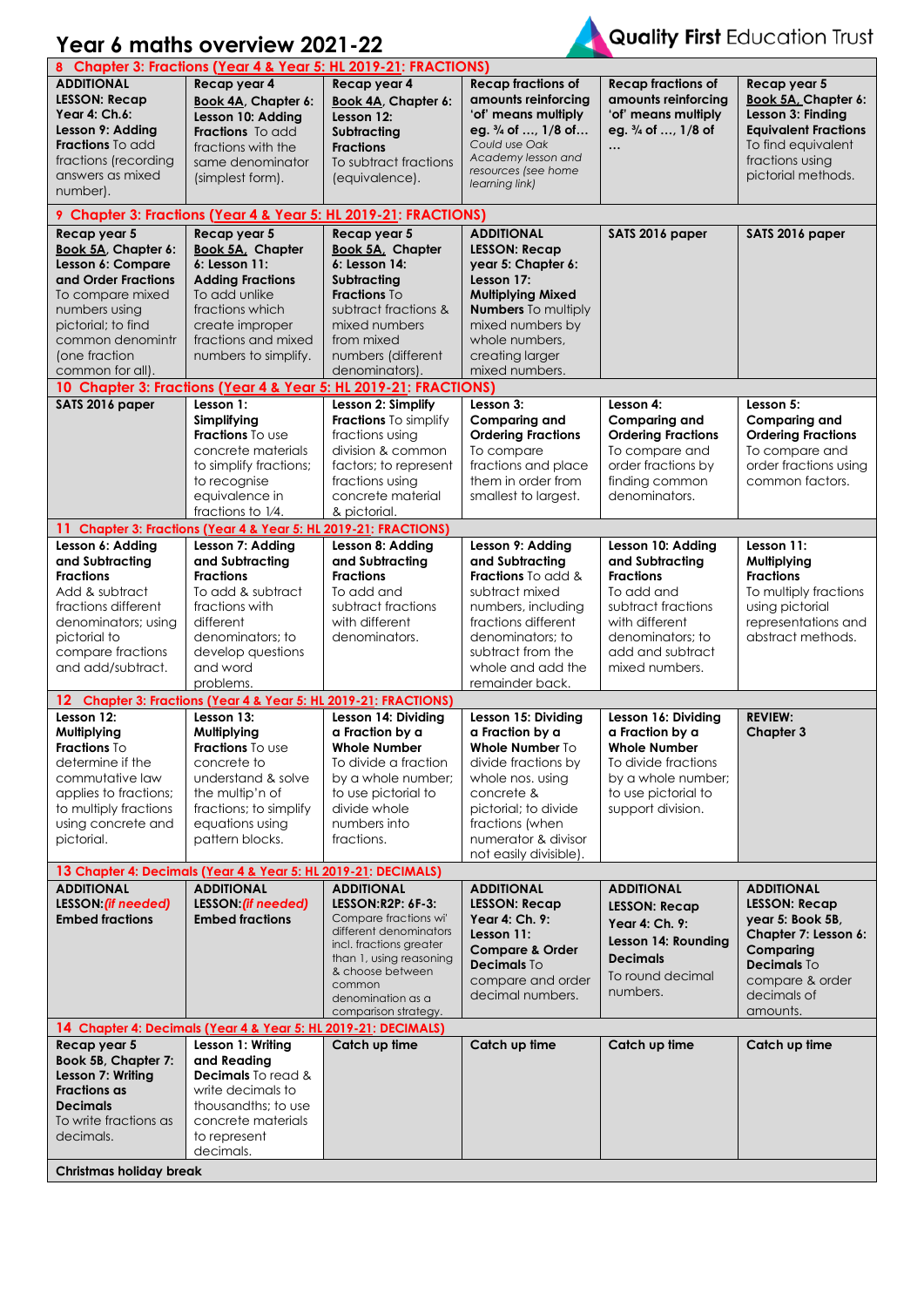$\mathbf{r}$ 



| <b>1 Spring term 1 2021-22</b>          |                                                                                                                               |                             |                                                  |                                       |                           |
|-----------------------------------------|-------------------------------------------------------------------------------------------------------------------------------|-----------------------------|--------------------------------------------------|---------------------------------------|---------------------------|
|                                         |                                                                                                                               |                             | Decimals (DECIMALS: Year 4 & Year 5: HL 2019-21) |                                       |                           |
|                                         |                                                                                                                               | <b>ADDITIONAL LESSON:</b>   | <b>ADDITIONAL LESSON:</b>                        | <b>ADDITIONAL LESSON:</b>             | <b>ADDITIONAL LESSON:</b> |
|                                         |                                                                                                                               | Year 4: Book 4B,            | Year 4: Book 4B.                                 | Year 4: Book 4B:                      | Year 4: Book 4B,          |
|                                         |                                                                                                                               | <b>Chapter 8.</b>           | <b>Chapter 8: Lesson</b>                         | Chapter 8: Lesson                     | <b>Chapter 8: Combine</b> |
| <b>Bank Holiday</b>                     | <b>INSET day</b>                                                                                                              | Lesson 8: Writing           | 11: Compare &                                    |                                       | lessons 16 & 17:          |
|                                         |                                                                                                                               | <b>Decimals</b>             | <b>Order Decimals To</b>                         | 14: Rounding                          | Dividing by 10 and        |
|                                         |                                                                                                                               | To write decimal            | compare and order                                | <b>Decimals</b>                       | 100                       |
|                                         |                                                                                                                               | numbers.                    | decimal numbers.                                 | To round decimal                      |                           |
|                                         |                                                                                                                               |                             |                                                  | numbers.                              |                           |
|                                         | 2 Decimals (DECIMALS: Year 4 & Year 5: HL 2019-21)                                                                            |                             | <b>Ch 4: Decimals</b>                            |                                       |                           |
| <b>ADDITIONAL LESSON:</b>               | <b>ADDITIONAL LESSON:</b>                                                                                                     | <b>ADDITIONAL LESSON:</b>   | <b>ADDITIONAL LESSON:</b>                        | <b>ADDITIONAL LESSON:</b>             | Lesson 1: Writing         |
| Year 5: Book 5B,                        | Year 5: Book 5B,                                                                                                              | Year 5: Book 5B,            | Year 5: Book 5B,                                 | Year 5: Book 5B,                      | and Reading               |
| Chapter 7: Lesson 3:                    | Chapter 7:                                                                                                                    | Chapter 7:                  | <b>Chapter 7:</b>                                | Chapter 7:                            | Decimals To read &        |
| <b>Reading &amp; Writing</b>            | Lesson 7: Writing                                                                                                             | Lesson 10: Adding           | Lesson 14: Adding                                | Lesson 15:                            | write decimals to         |
| <b>Decimals</b>                         | <b>Fractions as</b>                                                                                                           | and Subtracting             | and Subtracting                                  | <b>Rounding Decimals</b>              | thousandths; to use       |
| To be able to read                      | <b>Decimals</b>                                                                                                               | <b>Decimals</b> To be able  | <b>Decimals</b> To add &                         | To round decimals                     | concrete materials        |
| and write decimals.                     | To write fractions as                                                                                                         | to add and subtract         | subtract the                                     | to the nearest whole                  | to represent              |
|                                         | decimals.                                                                                                                     | amounts in pounds           | perimeter of an                                  | number. To round                      | decimals.                 |
|                                         |                                                                                                                               | and pence.                  | object using                                     | numbers to the                        |                           |
|                                         |                                                                                                                               |                             | decimals.                                        | nearest tenth.                        |                           |
|                                         | Add to existing factual fluency this week: Rounding, including decimals to1 and 2 dp                                          |                             |                                                  |                                       |                           |
|                                         | 3 Chapter 4: Decimals (DECIMALS: Year 4 & Year 5: HL 2019-21)                                                                 |                             |                                                  | <b>Chapter 5: Measurements</b>        |                           |
| Lesson 2: Dividing                      | Lesson 3: Dividing                                                                                                            | Lesson 5: Lesson 5:         | Combine Lessons 6                                | Lesson 8: Multiplying                 | Lesson 10: Dividing       |
| <b>Whole Numbers</b>                    | <b>Whole Numbers</b>                                                                                                          | <b>Writing Fractions as</b> | & 7: Multiplying                                 | <b>Decimals</b> To multiply           | <b>Decimals</b>           |
| To divide whole                         | To divide whole                                                                                                               | Decimals To write           | <b>Decimals</b> To multiply                      | decimals by whole                     | To divide decimals        |
| numbers by larger                       | numbers making                                                                                                                | fractions as                | whole nos including                              | numbers including                     | using number bonds        |
| whole numbers: to                       | decimals; long                                                                                                                | decimals; to use            | decimal by whole                                 | regrouping and                        | and number discs as       |
| use Dienes to                           | division calculate                                                                                                            | long division as the        | numbers; to use                                  | renaming.                             | the key strategies.       |
| represent 1/10s,                        | equivalents.                                                                                                                  | key strategy                | partitioning &                                   | (Use L9 as                            | (Method 2)                |
| 1/100s & 1/1000s.                       | METHOD 2                                                                                                                      |                             | worded method.                                   | deepening)                            |                           |
|                                         | Add to existing factual fluency this week: Multiplying and dividing by 10, 100, 1000, including decimal amounts               |                             |                                                  |                                       |                           |
|                                         | 4 Chapter 4: Decimals (DECIMALS: Year 4 & Year 5: HL 2019-21)                                                                 |                             |                                                  | <b>Chapter 5: Measurements</b>        |                           |
| Lesson 11: Dividing                     | Lesson 12:                                                                                                                    | Lesson 13: Dividing a       | Lesson 14: Dividing a                            | Lesson 1: Converting                  | Lesson 2: Converting      |
| <b>Decimals</b>                         | Multiplying a                                                                                                                 | Decimal by a 2-Digit        | Decimal by a 2-Digit                             | Units of Length                       | <b>Units of Length</b>    |
| To divide decimals                      | Decimal by a 2-Digit                                                                                                          | <b>Whole Number</b>         | <b>Whole Number</b>                              | To convert common                     | To convert units of       |
| using bar models,                       | <b>Whole Number</b>                                                                                                           | To divide decimals          | To divide decimals                               | measurements to                       | measure into              |
| number bonds and                        | To multiply decimals                                                                                                          | by 2-digit numbers          | by 2-digit whole                                 | metres, centimetres                   | different units; to use   |
| long division as key                    | by a 2-digit whole                                                                                                            | using number bonds          | numbers using                                    | and millimetres.                      | knowledge of              |
| strategies, including                   | number using                                                                                                                  | and the worded              | number bonds and                                 |                                       | decimals and              |
| regrouping and                          | number discs and                                                                                                              | method.                     | the worded                                       |                                       | fractions to convert.     |
| renaming.                               | the column method.                                                                                                            |                             | method.                                          |                                       |                           |
|                                         | Add to existing factual fluency this week: Converting between units of measure                                                |                             |                                                  |                                       |                           |
| 5 Chapter 5: Measurements               |                                                                                                                               |                             |                                                  | Chapter 7: Percentage (HL: 2020-2012) |                           |
| Lesson 3: Converting                    | Lesson 4: Converting                                                                                                          | Lesson 5: Converting        | <b>ADDITIONAL LESSON:</b>                        | <b>ADDITIONAL LESSON:</b>             | <b>ADDITIONAL LESSON:</b> |
| Units of Length                         | <b>Units of Mass</b>                                                                                                          | <b>Units of Volume</b>      | <b>Measures: Problem</b>                         | Year 5 percentages:                   | Year 5 percentages:       |
| To convert metres                       | To convert units of                                                                                                           | To convert units of         | solving with time                                | <b>Bk 5B, Chapter 8,</b>              | <b>Bk 5B, Chapter 8</b>   |
| into kilometres as                      | mass from grams to                                                                                                            | volume from                 | (P.72, Power Maths)                              | Lesson 2: Finding                     | Lesson 3: Finding         |
| units of measure.                       | kilograms using                                                                                                               | millilitres to litres.      | Practice Book C.                                 | Percentages To be                     | Percentages               |
|                                         | decimals and                                                                                                                  |                             | Pearson)                                         | able to convert                       | To convert values of      |
|                                         | fractions.                                                                                                                    |                             |                                                  | values of an amount                   | an amount into            |
|                                         |                                                                                                                               |                             |                                                  | into %. To be able                    | percentages &             |
|                                         |                                                                                                                               |                             |                                                  | to convert fractions                  | convert fractions         |
|                                         |                                                                                                                               |                             |                                                  | into percentages.                     | into percentages.         |
|                                         | Add to existing factual fluency this week: Addition and subtraction of fractions with same and different denominators (basic) |                             |                                                  |                                       |                           |
| 6 Chapter 7: Percentage (HL: 2020-2012) |                                                                                                                               |                             |                                                  |                                       |                           |
| Lesson 1: Finding the                   | Lesson 2: Finding the                                                                                                         | Lesson 3: Finding           | Problem solving with                             | Catch up                              | Catch up                  |
| Percentage of a                         | Percentage of a                                                                                                               | <b>Percentage Change</b>    | percentages:                                     |                                       |                           |
| <b>Number</b> To find the               | Quantity To find the                                                                                                          | To find % change in         | Power Maths                                      |                                       |                           |
|                                         |                                                                                                                               |                             |                                                  |                                       |                           |
| % of a whole                            | % of a quantity; to                                                                                                           | an amount over              | Practice Book C,                                 |                                       |                           |
| number using                            | use bar model                                                                                                                 | time; to calculate %        | p.66                                             |                                       |                           |
| division and                            | diagrams to support                                                                                                           | change where the            |                                                  |                                       |                           |
| multiplication; to use                  | the division and                                                                                                              | number gives rise to        |                                                  |                                       |                           |
| bar modelling as a                      | multiplication of                                                                                                             | a decimal.                  |                                                  |                                       |                           |
| pictorial approach                      | numbers towards                                                                                                               | (Use L4 to deepen)          |                                                  |                                       |                           |
| to calculating %.                       | the percentage.<br>Add to existing factual fluency this week: Durations of time, reading time from a timetable                |                             |                                                  |                                       |                           |